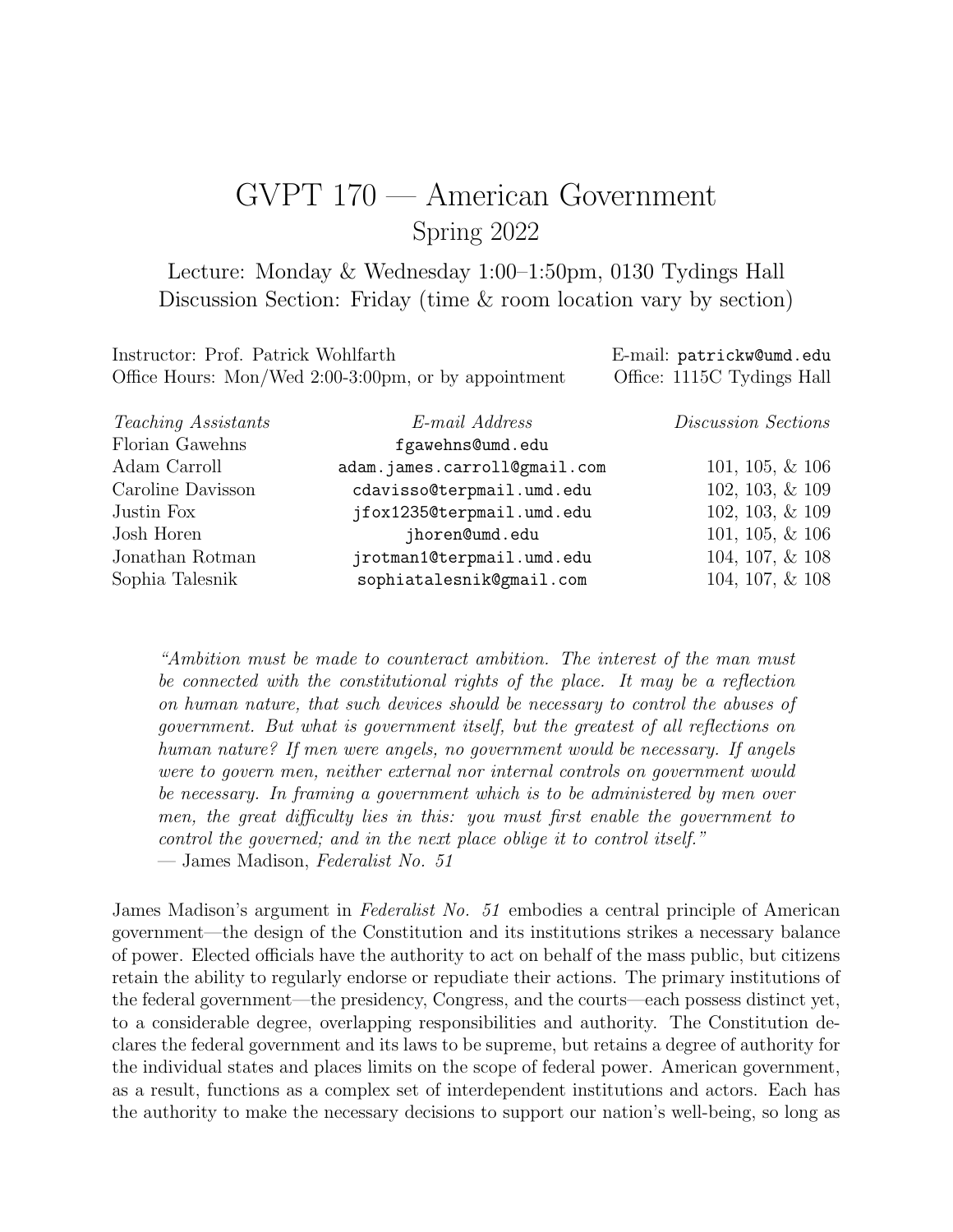those actions garner sufficient support to navigate a political process designed to block them. This course will provide the foundation to better understand the motivations of the framers of our constitutional government, the institutions and decision-making processes that they established, and the implications of their choices for contemporary American politics.

# Course Description & Goals

This course offers an introduction to American government. Although it is impossible to cover all facets of the national government in great detail during a single term, the primary objective is to convey a broad overview of how our political system operates. In doing so, we will explore how political scientists approach the study of American government and the political process. This will involve moving beyond mere description of our governmental system by examining theories designed to explain why various features of American government function the way that they do. My central goal is to offer the foundation for further academic study as well as the resources for more engaged citizenship in the future.

This is a 3-credit undergraduate course designed to meet a university social science requirement, or for the Government & Politics major. Students must complete all assigned readings, come to class prepared and on time (both lectures & sections), and actively participate in section discussions. The primary aim is to familiarize students with the foundations of our government and Constitution, the rules and structure of our political institutions, and the nature of mass behavior. Following this course, you should be able to:

- Describe the motivations that the framers possessed and the compromises involved in crafting the Constitution.
- Identify and explain the motivations and incentives behind the behavior of various actors within the primary institutions (e.g., Congress, presidency, courts, etc.) of the American political system.
- Describe the role of the mass public in affecting the way elected officials act, and in general, the way our political system operates.

# Course Reading

There are three required books for this course:

- Kernell, Samuel, Gary C. Jacobson, Thad Kousser, Lynn Vavreck, and Timothy R. Johnson. 2021. The Logic of American Politics  $(10^{th}$  ed.). Washington: CQ Press.
- Kernell, Samuel and Steven S. Smith (eds.). 2018. Principles and Practice of American Politics: Classic and Contemporary Readings  $(7<sup>th</sup>$  ed.). Washington: CQ Press.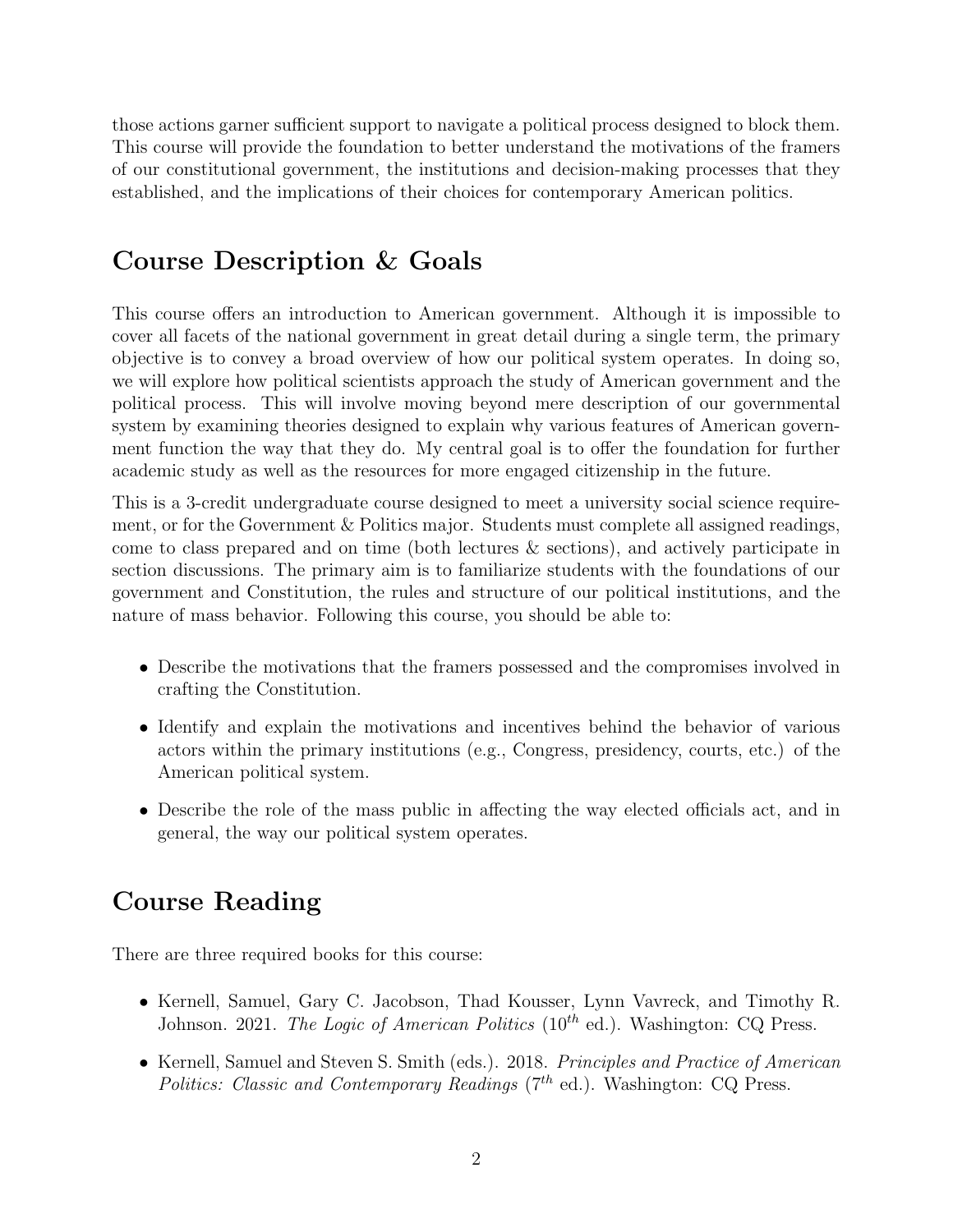• Stimson, James A. 2015. Tides of Consent: How Public Opinion Shapes American Politics  $(2^{nd}$  ed.). New York: Cambridge University Press.

I encourage all students to read a major newspaper regularly (e.g., Washington Post, New York Times, and/or The Wall Street Journal), as I will regularly integrate current events into lectures and section discussions. Please note: Additional (required) section readings may be announced and posted under the course documents section on the Elms course website (<https://elms.umd.edu>).

# Course Requirements & Evaluation

Your final grade will reflect the sum of points earned from each of the following assignments:

| Quizzes (administered in section)             | 15%   |
|-----------------------------------------------|-------|
| GVPT Subject Pool Participation (two studies) | $5\%$ |
| Midterm Exam $\#1$                            | 20%   |
| Midterm Exam $#2$                             | 20%   |
| Final Exam (non-cumulative)                   | 20%   |
| Term Paper                                    | 20%   |

Grades are based upon how many points you earn according to the following distribution:

| $A+$       | "Excellent mastery of the subject"        | 97-100 pts.        |
|------------|-------------------------------------------|--------------------|
| A          |                                           | 93-96 pts.         |
| $A-$       |                                           | 90-92 pts.         |
| $B+$       | "Good mastery of the subject"             | 87-89 pts.         |
| B          |                                           | 83-86 pts.         |
| $B-$       |                                           | 80-82 pts.         |
| $C+$       | "Acceptable mastery of the subject"       | 77-79 pts.         |
| C          |                                           | $73-76$ pts.       |
| $C-$       |                                           | $70-72$ pts.       |
| $D+$       | "Borderline understanding of the subject" | $67-69$ pts.       |
| D          |                                           | $63-66$ pts.       |
| $D-$       |                                           | $60-62$ pts.       |
| $_{\rm F}$ | "Failure to understand the subject"       | fewer than 60 pts. |
|            |                                           |                    |

## Attendance, Participation & Section Quizzes

I expect you to come prepared to lectures, participate in section discussions, and demonstrate comprehension of the assigned readings. Your teaching assistant will administer several quizzes (likely four or five) during the semester in discussion section, and I will announce them during the lecture class (Monday and/or Wednesday) prior to that week's discussion section. I will drop your lowest quiz grade, and thus your average grade on all remaining quizzes will contribute 15% to your final course grade. Quizzes will feature two short, open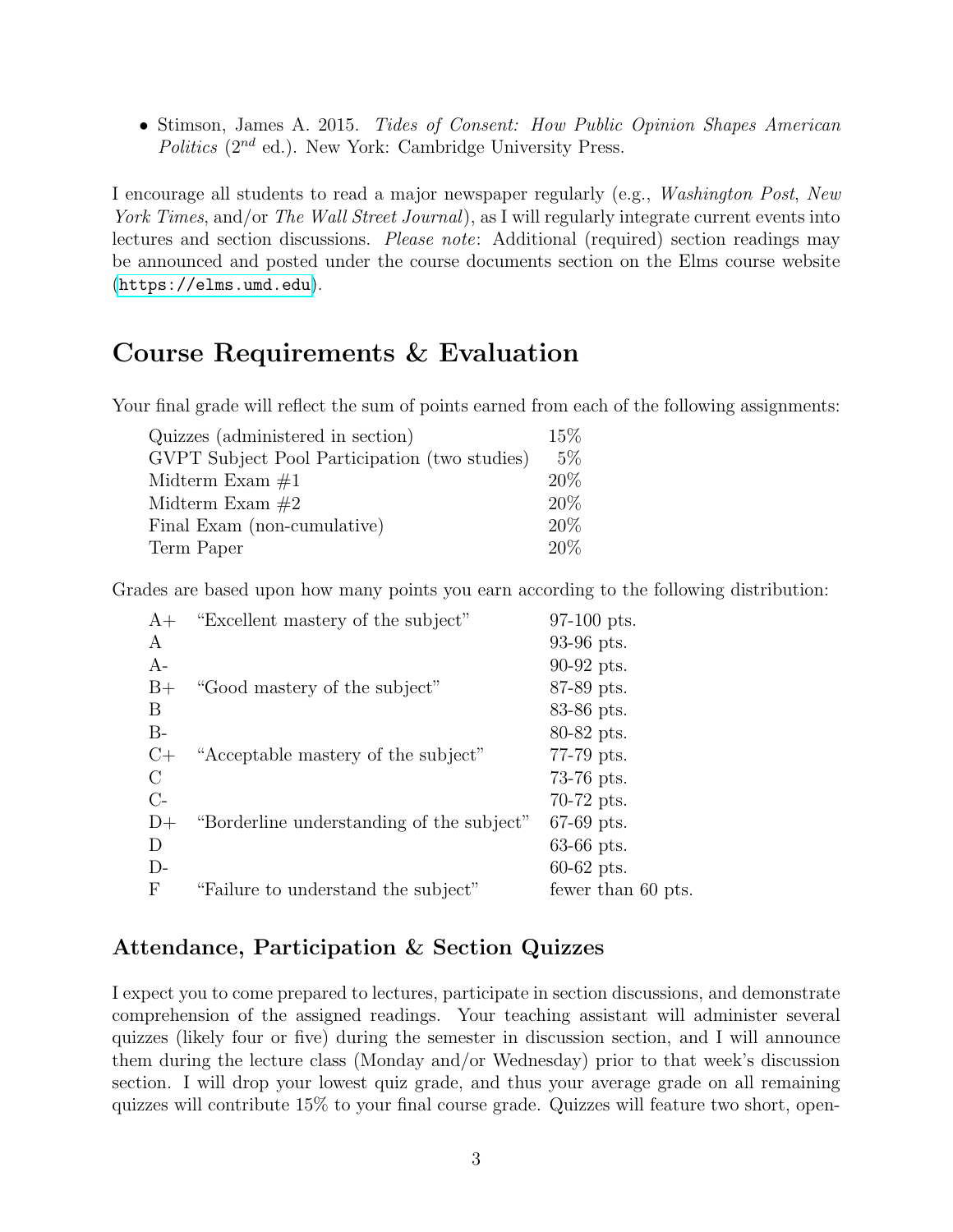ended questions based on the current week's lecture material and the section reading assigned for that day. The objective of this policy is to improve the substantive quality of section discussions and to incentivize the regular reading and attendance necessary to maximize your learning potential in this course.

IMPORTANT: Your teaching assistant will administer a quiz only at the beginning of section. If you are late, your teaching assistant will still collect all quizzes 15 minutes after the start of section, regardless of successful completion. Any quiz missed due to an unexcused absence will result in a zero grade (with no exceptions). An absence will only be excused if you present the appropriate documentation to your teaching assistant. If you miss a quiz due to an excused absence, you must contact your teaching assistant within one week following your return to class in order to arrange a makeup. Failure to arrange a makeup date within this one-week period will result in a zero grade for the missed quiz.

## Government & Politics Subject Pool Participation

Scholarly discovery depends, in large part, on research methods. Exposure to research methods is a valuable learning tool for students trying to understand research in political science. Some of the most exciting and cutting-edge research is being conducted right here at Maryland, and so there's no better opportunity to learn about research in political science than by participating in research studies. The Government and Politics department encourages students to gain hands-on research experience and knowledge. To support students in gaining this knowledge, students who take part in two studies conducted by GVPT faculty and graduate students will receive participation credit. I have allotted 5% of your final course grade to support this endeavor. Students who complete all of the required studies will receive full credit for this grade component; those who do not will receive no credit.

Each study will take about 20-30 minutes to complete. If you prefer not to serve as a participant, you may elect to satisfy the requirement by writing a 3-5 page review of a quantitative research article. (If you are under 18 years old, you must have parental consent on file for you to participate in a research study, or you may choose to write the paper instead.) However, you must notify the Research Administrator—Jordan Spencer (jspeck13@umd.edu)—before the last day of schedule adjustment for the semester if you wish to register for the research alternative. Please note: you must participate in all of the studies this semester (or write the review paper) to receive credit.

## Exams

There will be three examinations in this course—two in-class midterms and a non-cumulative final examination. The format of each exam will consist of both multiple choice and shortanswer/essay questions. I will notify you of the precise format at least one week in advance of each exam. You can expect the exams to test your knowledge of the in-class lectures, required readings, and section discussion material. Regular attendance, reading, and attentiveness during both lectures and sections will be critical to experience success on each exam. Please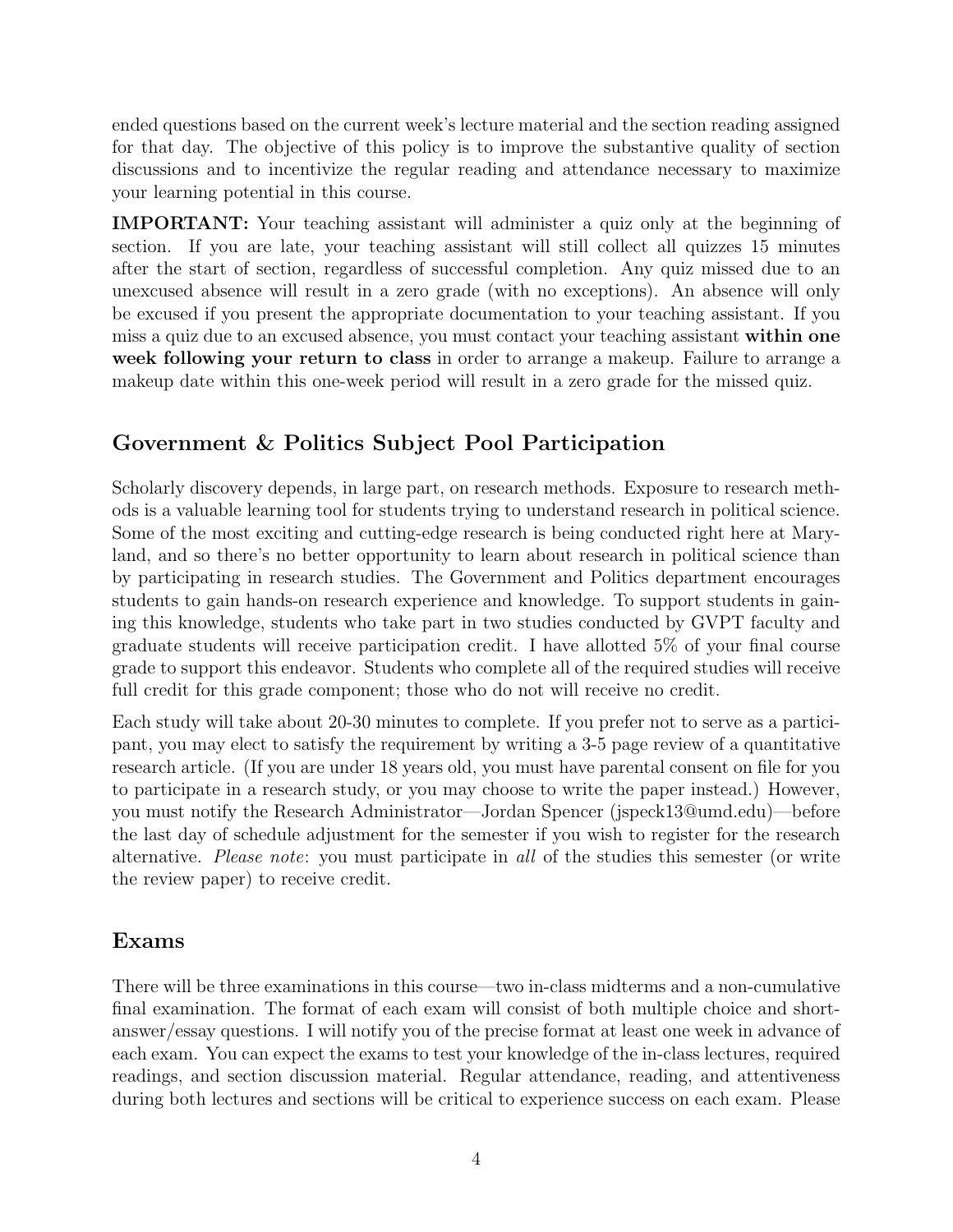note that you will not be permitted to bring (or use) any technology during the exams, including both computers and cell phones.

## Term Paper

You will complete one written  $(4-5$  page) term paper in this course. The term paper will require analytical, critical thinking where you must apply concepts learned during the course. The goal is to help you improve your critical thinking skills while making reasoned arguments. More details will follow (shortly after the first midterm exam) on the specific description and scope of the paper. Note: you will submit your paper by uploading it to the Elms course site. Late papers will be accepted, but will be subject to a 10% penalty per day beyond the due date.

# Course Policies

Please consult the general list of classroom policies, prepared by the Office of Undergraduate Studies at: <http://www.ugst.umd.edu/courserelatedpolicies.html>. The following are relevant course-specific policies to supplement those from Undergraduate Studies:

## Academic Integrity

Academic integrity is a core value of institutions of higher learning. It is your responsibility to refrain from engaging in plagiarism, cheating, and dishonest behavior. The official university honor code policy is located at: [http://www.president.umd.edu/policies/iii100a.](http://www.president.umd.edu/policies/iii100a.html) [html](http://www.president.umd.edu/policies/iii100a.html). Needless to say, exams, quizzes, and the assigned term paper should reflect only your own work. But, studying and class preparation can (and should) be done with others.

## Students with Disabilities

I will make every effort to accommodate those who register with the Disability Support Service (DSS) office and provide a University of Maryland DSS Accommodation form. I can only accommodate those who present the required written DSS documentation.

## Excused Absence Policy

If possible, you should give advance notice to your teaching assistant if you must miss a section or scheduled exam date (with an accepted, verifiable excuse). When advance notice is not feasible, you must present (on the very next section that you are in attendance) the appropriate documentation to verify that your absence should be excused. Consistent with university guidelines, excused absences only occur "due to illness, religious observance,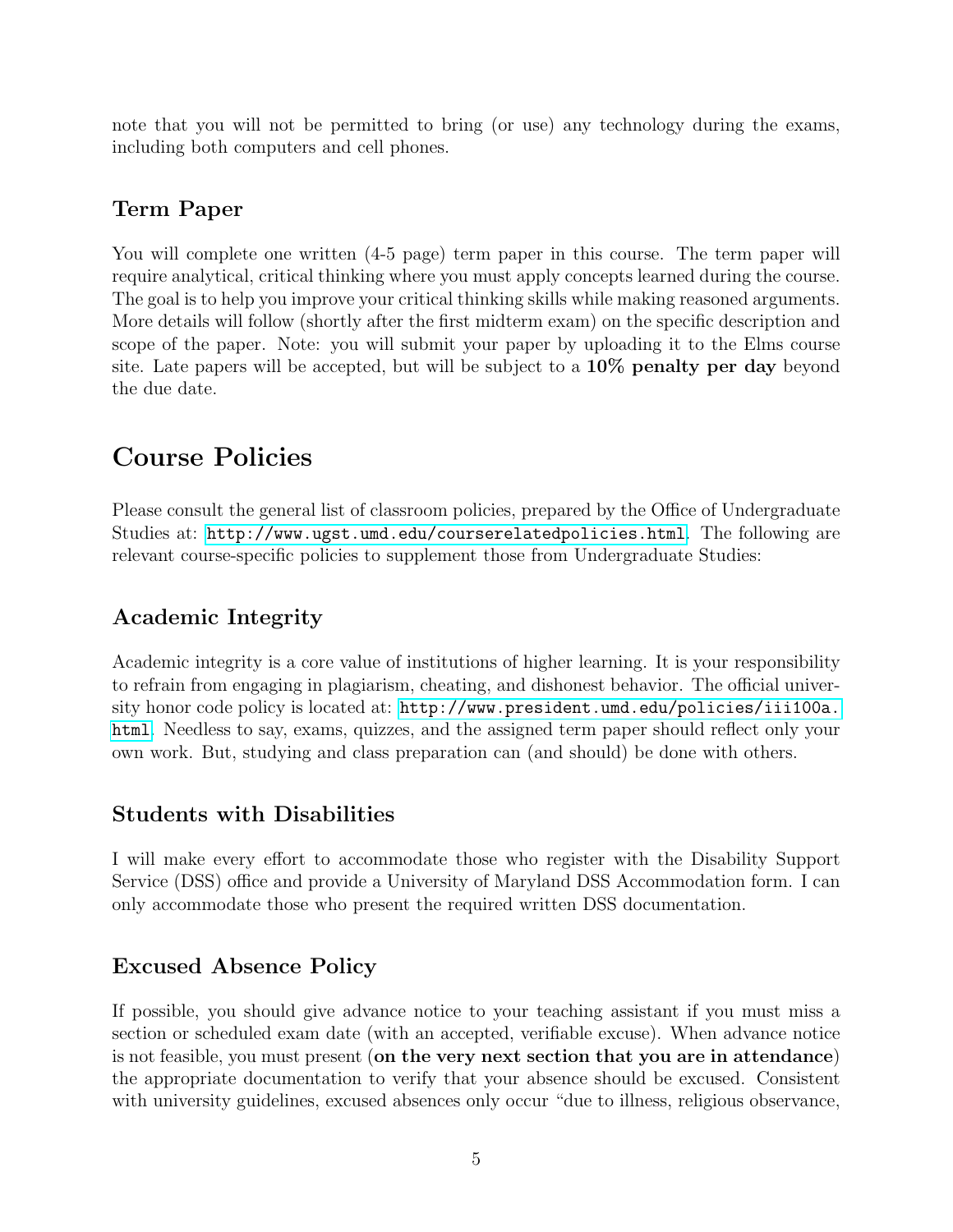participation in University activities at the request of University authorities, or compelling circumstances beyond the student's control." No student will be allowed to make up a quiz or exam without a verifiable excused absence.

You may submit a self-signed note in order to be excused for missing one section. This note must include the date of illness, a statement that the information you have provided is true, and your signature. You must also state that if your absence is found to be false, you understand that you will be referred to the Office of Student Conduct. Please note that official university policy states that only one self-signed note for a single absence will be allowed. For all other non-consecutive absences, I will require written documentation from the Health Center or a medical doctor. Please also note that scheduled exam dates and the term paper due date are considered major grading events, and thus a self-signed note will not be sufficient to verify an excused absence on these four class days. Lastly, please be aware that university policy requires a written request (within the first two weeks of the semester) from any student who must miss a scheduled class due to a specific religious observance.

# Course Schedule

The following is a tentative class and reading schedule. The course schedule and required readings are subject to change. It is important that you DO NOT FALL BEHIND in the reading, as it will be difficult to catch up. The lecture material and readings will often overlap, but sometimes they will not. However, exams will cover both the readings and lectures, and outside reading assignments will frequently become the subject of section discussions. Therefore, diligent preparation and timely reading are essential. Please note: Required readings listed each day should be completed PRIOR to the start of class.

# Unit I — Conceptual & Constitutional Foundations of American Government

## The Logic of Politics

- Provide a general working definition of politics.
- Explain the intuition behind various collective action problems that are common in our political system, such as the free rider problem and the tragedy of the commons.

January 24: Course Introduction January 26: Kernell et al., Chapter 1 January 28 (section): Kernell & Smith, Chapter 1.1 & 1.2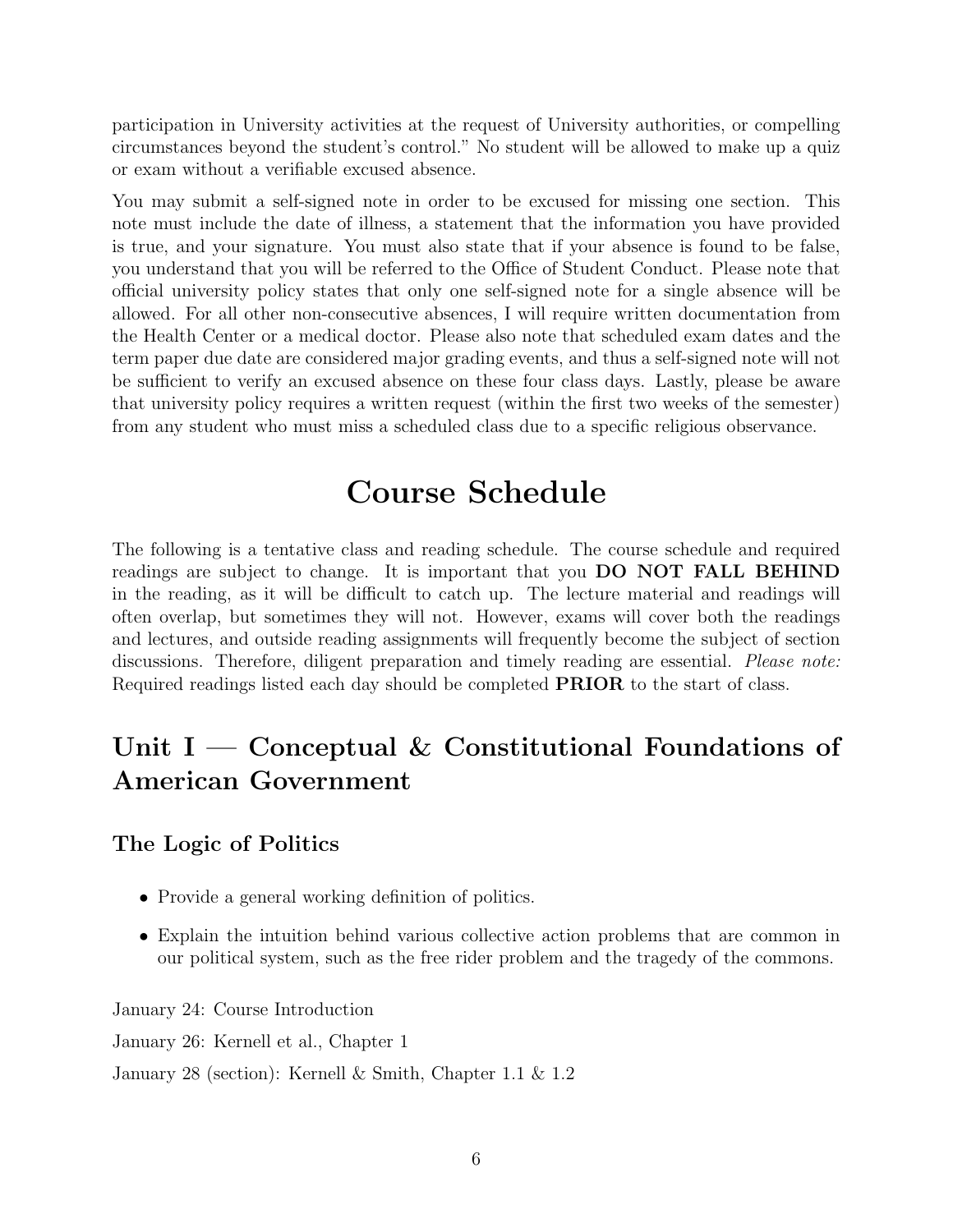## The Constitution

- Explain the motivations of the framers and compromises that led to the structure and clauses of the original Constitution.
- Evaluate and discuss arguments in the Federalist Papers in light of the contemporary constitutional structure.

January 31: Kernell et al., Chapter 2; & U.S. Constitution (Appendix #3)

February 2: Kernell et al., Chapter 2

February 4 (section): Kernell & Smith, Chapter 2.1, 2.2, & 2.3

## Federalism

- Discuss the historical background and rationale behind the federalist system of government in the United States.
- Evaluate and discuss the implications of federalism for contemporary public policy.

February 7: Kernell et al., Chapter 3

February 9: Kernell et al., Chapter 3

February 11 (section): Kernell & Smith, Chapter 3.1 & 3.2

## Civil Liberties & Civil Rights

- Outline the important civil liberties protected by the Bill of Rights (either explicitly or implicitly) and discuss the process of selective incorporation.
- Discuss the topics of free speech, abortion, and gun ownership from the perspective of civil liberties granted (or implied) in the Constitution.
- Identify the fundamental differences between civil liberties and civil rights.
- Discuss the varying standards used to judge the constitutionality of group distinctions and civil rights protections in the United States.

February 14: Kernell et al., Chapter 5 February 16: Kernell et al., Chapter 5 February 18 (section): Kernell & Smith, Chapter 5.1

February 21: Kernell et al., Chapter 4

## February 23: Midterm Exam  $#1$

February 25 (section): Kernell & Smith, Chapter 4.1 & 4.2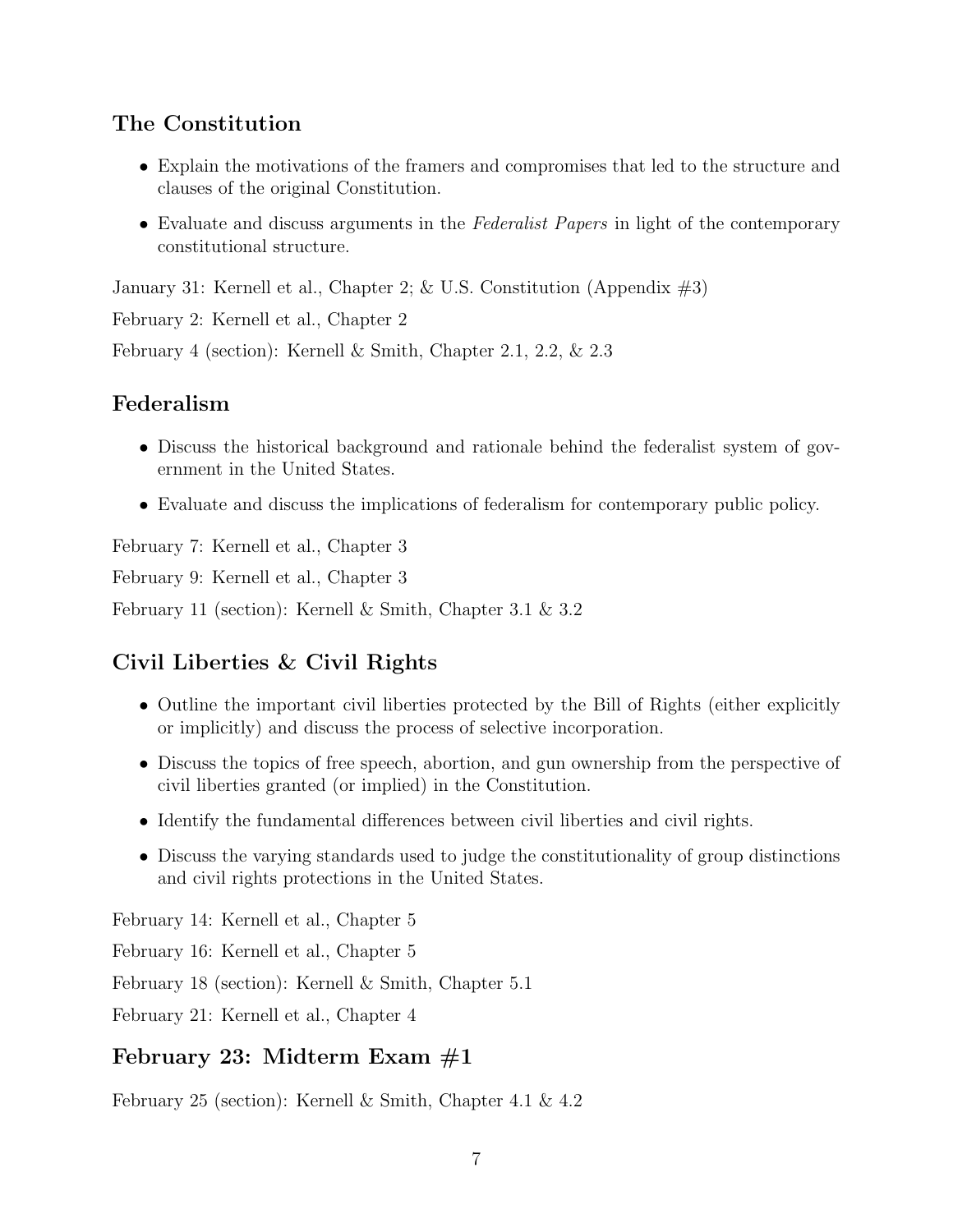# Unit II — Institutions of American Government

#### Congress

- Explain the various rules, procedures, and functions of the U.S. House and Senate.
- Evaluate and discuss the differences between each chamber's organizational structure and their effects on the legislative process.
- Explain the processes of reapportionment, redistricting, and gerrymandering, and discuss their implications for representation.

February 28: Kernell et al., Chapter 6 March 2: Kernell et al., Chapter 6 March 4 (section): Kernell & Smith, Chapter 6.2 & 6.3 March 7: Kernell et al., Chapter 6

## Presidency

- Summarize the major tasks and functions of the U.S. presidency.
- Identify the powers inherent in the presidency, both from institutional and individual perspectives.
- Evaluate Neustadt's classic argument involving the power of persuasion.
- Evaluate an alternative argument of modern presidential leadership: the power of contemporary presidents to "go public."

March 9: Kernell et al., Chapter 7 March 11 (section): Kernell & Smith, Chapter 7.1 & 7.2 March 14: Kernell et al., Chapter 7

## **Bureaucracy**

- Identify the major objectives of, and influences on, bureaucratic actors and federal agencies in the political process.
- Discuss the nature of principal-agent relationships from an institutional perspective.
- Evaluate the role of delegation in the bureaucratic process, including the causes and consequences of varying degrees of delegation.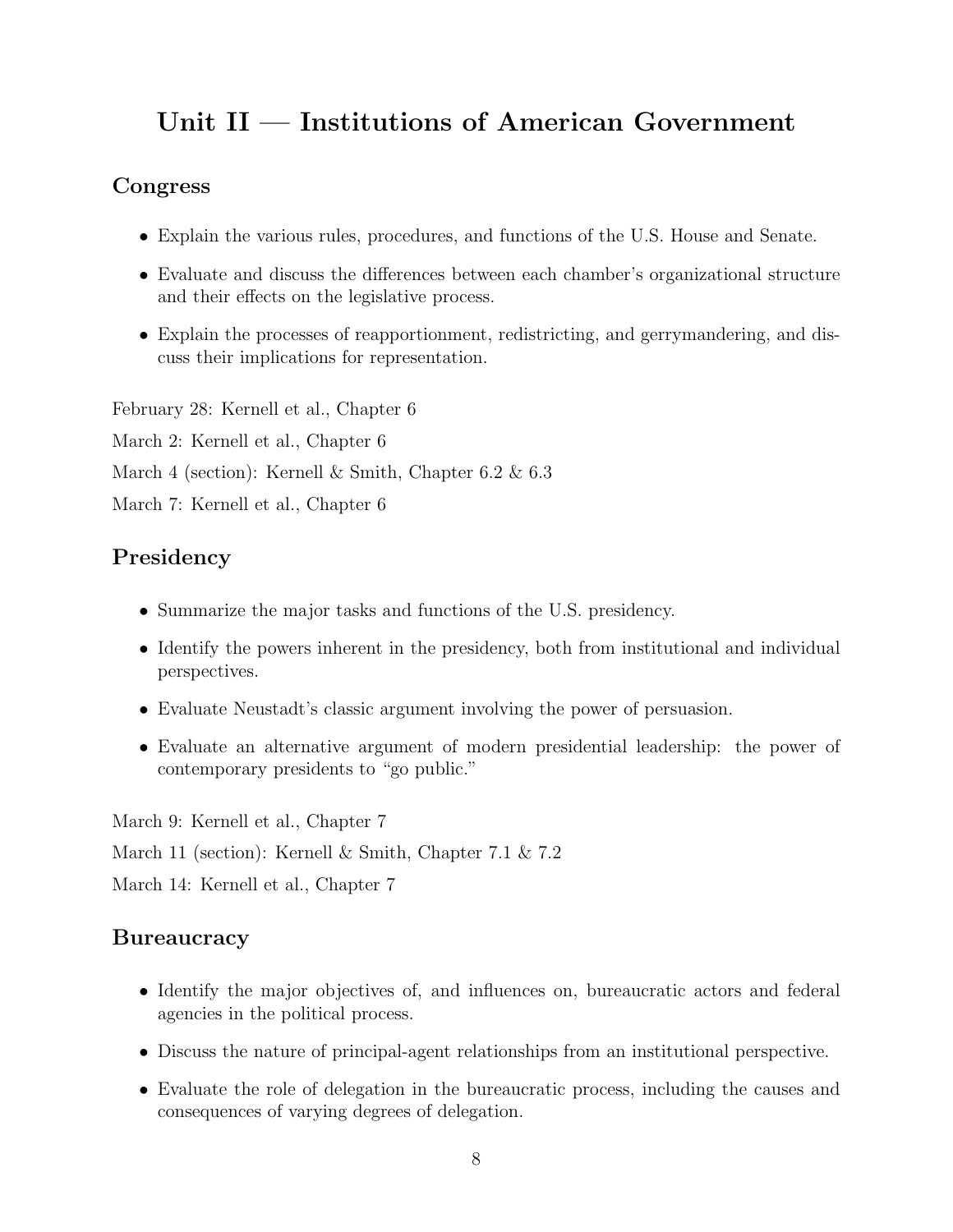March 16: Kernell et al., Chapter 8 March 18 (section): Kernell & Smith, Chapter 8.1 & 8.2

March 21: No Lecture (spring break) March 23: No Lecture (spring break)

March 25: No Section (spring break)

March 28: Kernell et al., Chapter 8

## **Judiciary**

- Describe the structure of the American judicial system and the process of judicial selection at various levels of government.
- Discuss the general process involved in Supreme Court decision making, progressing from a writ of certiorari to published opinions.
- Discuss the predominant theories proposed to explain judicial decision making.

March 30: Kernell et al., Chapter 9 April 1 (section): Kernell & Smith, Chapter 9.1, 9.2, & 9.3 April 4: Kernell et al., Chapter 9

## April 6: Midterm Exam #2

# Unit III — Political Behavior & The Mass Public

## Public Opinion

- Describe the seminal sources of—and numerous influences on—individual attitudes within the mass public.
- Discuss the primary features involved in constructing a scientific survey in order to systematically measure public opinion.
- Explain how aggregate perceptions and opinions can shape the general course of American politics.
- Describe the historical evolution of issue preferences and the substantive meaning of liberalism and conservatism.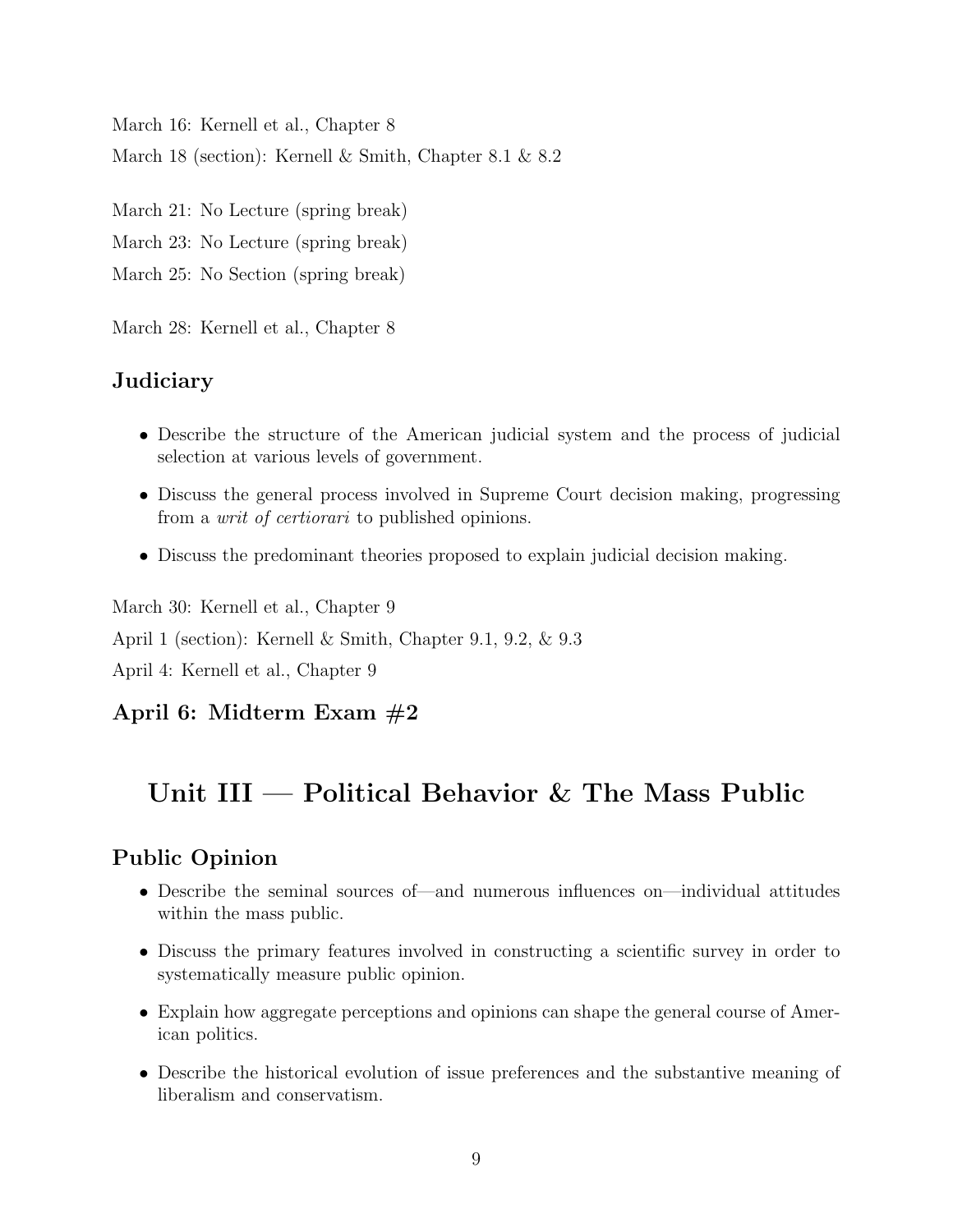April 8 (section): Kernell & Smith, Chapter 10.1; Stimson Ch. 1 April 11: Kernell et al., Chapter 10 April 13: Kernell et al., Chapter 10 April 15 (section): Stimson Ch. 2 April 18: Stimson Ch. 3-4

#### Voting, Campaigns, & Elections

- Identify the most important predictors of voter turnout and individual vote choice in American national elections.
- Discuss how otherwise uninformed and inattentive voters can utilize particular heuristics to help make reasoned judgments.
- Discuss the role of campaigns and public approval in the political system. Do campaigns matter?

April 20: Stimson Ch. 3-4

April 22 (section): Stimson Ch. 4; Kernell & Smith, Chapter 11.1

April 25: Kernell et al., Chapter 11

April 27: Kernell et al., Chapter 11

April 29 (section): Stimson Ch. 5-6

May 2: Stimson Ch. 6

## Political Parties

- Discuss the historical evolution and realignment of the American party system.
- Describe the major functions of political parties in electoral politics.

#### May 4: Term Paper Due

- Please note: Submit your paper on the Elms course site.
- Kernell et al., Chapter 12

May 6 (section): Kernell & Smith, Chapter 12.1 & 12.2

May 9: Kernell et al., Chapter 12

#### Final Exam: May  $13^{th}$ , 1:30-3:30pm, 0130 Tydings Hall